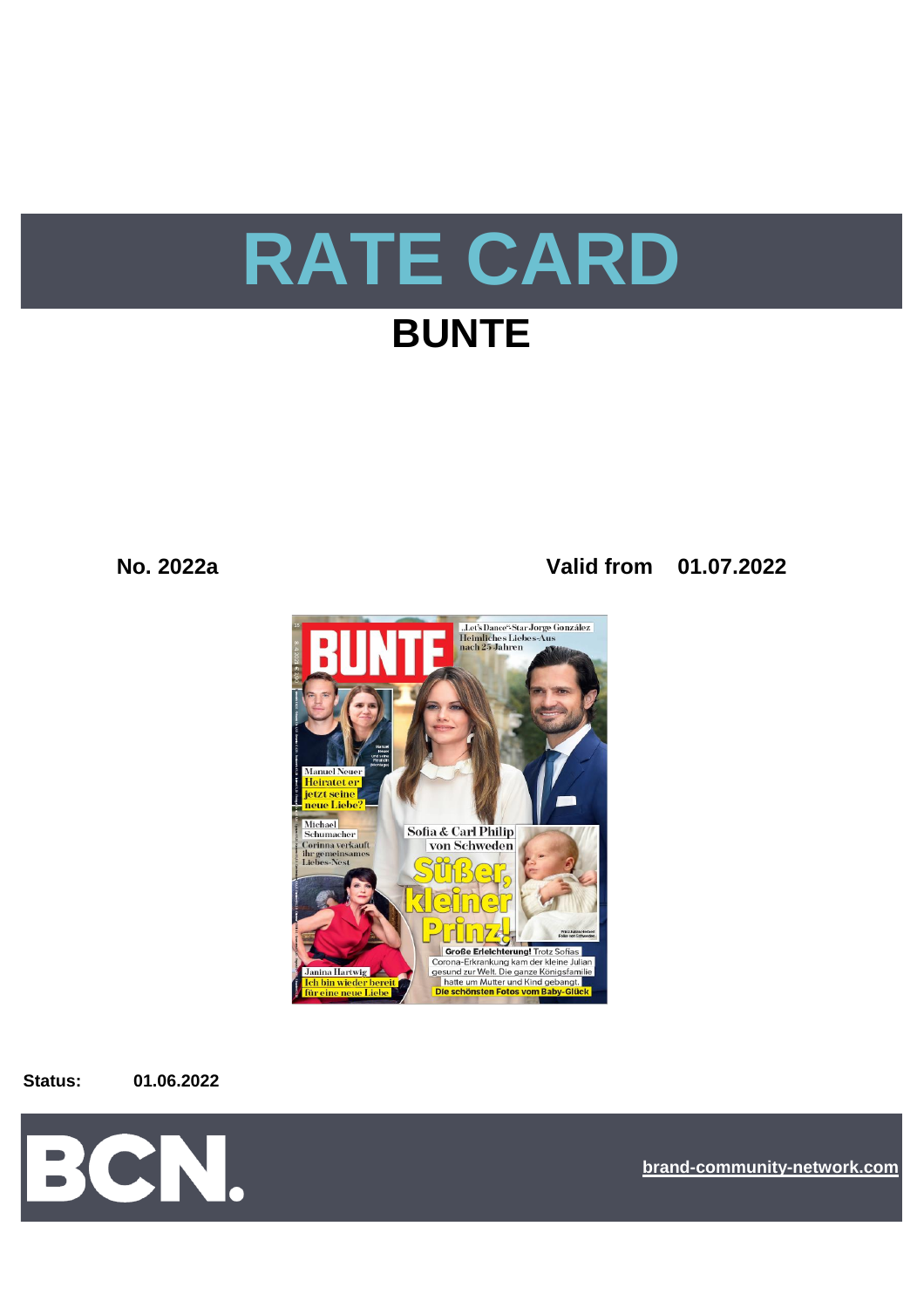

# **PUBLISHER'S DATA**

BUNTE Entertainment Verlag GmbH Commerzbank AG D-81825 München BIC: DRES DEFF 680

P +49 89 9250 3669 [andrea.laub@burda.com](mailto:andrea.laub@burda.com) **Terms of payment:**

# **Print Management/Placement**

Christoph Claus AdTech Factory GmbH Anzeigen BUNTE Hauptstraße 127 D-77652 Offenburg P +49 781 84 2866 [christoph.claus@adtechfactory.com](mailto:christoph.claus@adtechfactory.com)

# **Ad Management/Order Management**

Hauptstraße 127 D-77652 Offenburg P +49 781 84 3751

# **Frequency of publication Technical data:**

**& on sale date** weekly, thursday (subject to change)

# **Place of publication**

München, PZN 553342 **Delivery of printer's copy:**

## **Publisher Bank accounts: Bank accounts:**

Arabellastraße 23 IBAN: DE54 6808 0030 0723 4120 00 UniCredit Bank AG **Brand Director IBAN: DE19 7002 0270 0015 0249 05** Andrea Laub BIC: HYVEDEMMXXX

Invoices are due in net 30 days after the invoice date. The publisher guarantees a 2 per cent discount for advance payments, provided that the invoice amount is submitted on the publication date of the issue in which the advertisement is published at the latest and no older invoices are outstanding. In the event that the payment target is exceeded, default interest pursuant to Clause 11 of the Terms and Conditions of 5 per cent is calculated based on the respective base rate pursuant to Section 1 (1) of the German Discount Rate Transition Law (Diskontsatz-Überleitungs-Gesetz– DÜG). All prices are net prices. The statutory value-added tax is added. Direct debit is possible.

# AdTech Factory GmbH **Terms and conditions:**

All ad orders are exclusively carried out pursuant to the General Terms and Conditions. These have to be requested directly from BCN or can be viewed online at:

[orders@adtechfactory.com](mailto:orders@adtechfactory.com) [brand-community-network.com/terms-conditions](https://bcn.burda.com/terms-conditions)

[duon-portal.de/](https://duon-portal.de/) For current and binding technical data, log onto duon-portal.de. Also available as PDF download.

Please upload all copies electronically to duon-portal.de. For support please e-mail support@duon-portal.de or call +49 40 37 41 17 50.

# **General legal notice:**

The warranty claims specified in the publishers' general terms and conditions apply only when the certified technical requirements and standards published on the DUON portal have been fulfilled as well as the delivery has been carried out via the DUON portal. This also holds when data are provided without proof.

# **Online advertisement booking:**

[obs-portal.de/](https://www.obs-portal.de/) The current, binding technical advertisement bookings can also be sent via the online booking system: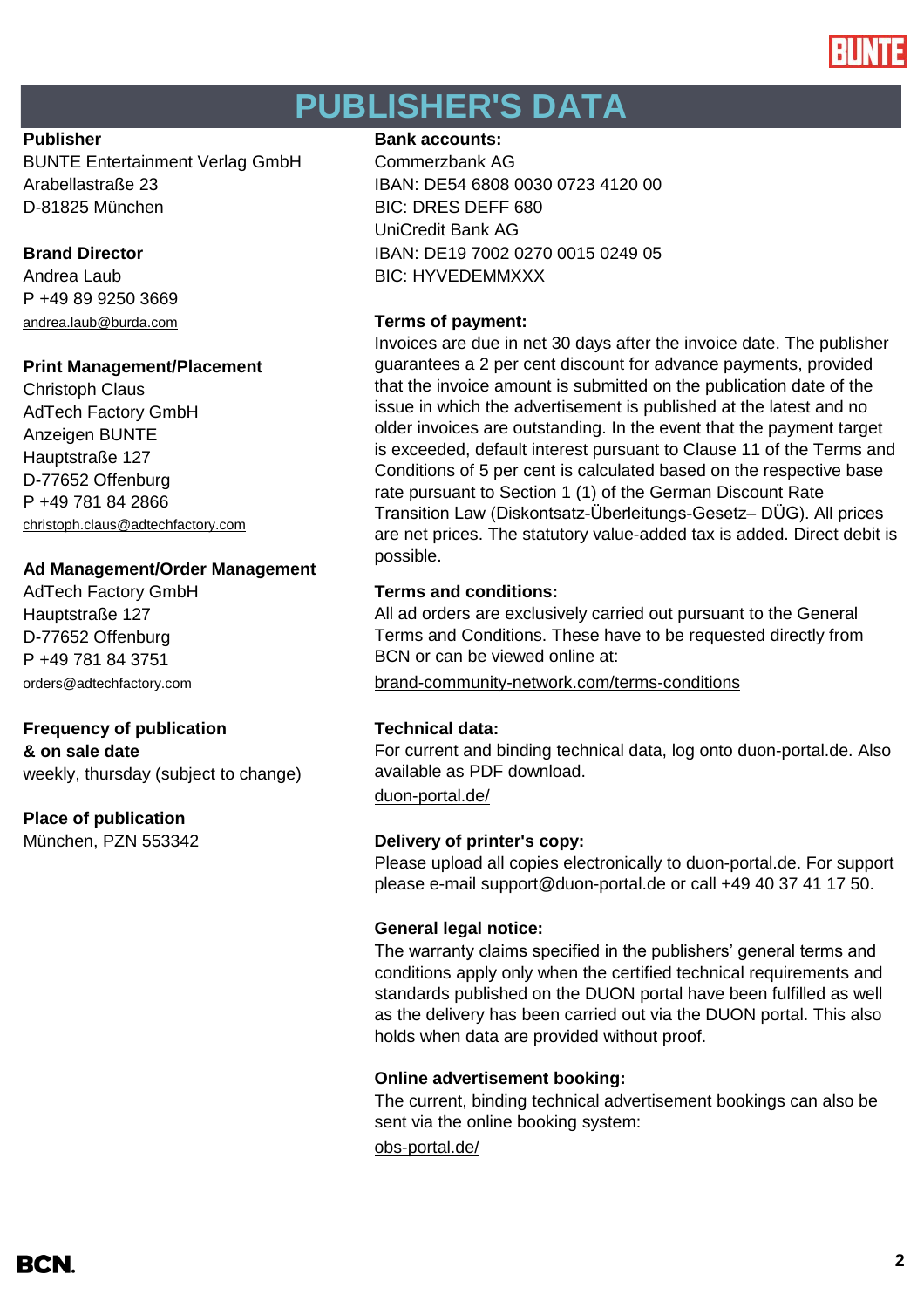

# **FORMATS & RATES**

| Format              | <b>Placement</b>           | <b>Bleed format*</b> | Rate                  |
|---------------------|----------------------------|----------------------|-----------------------|
| $2/1$ page          | Standard                   | 430 x 289            | 90,200 €              |
| $1/1$ page          | Standard                   | 215 x 289            | 45,100 €              |
| 3/4 page horizontal | Standard                   | 147 x 289            | 40,200 €              |
| 2/3 page vertical   | Standard                   | 133 x 289            | 36,000 €              |
| 2/3 page horizontal | Standard                   | 215 x 186            | 36,000 €              |
| 1/2 page vertical   | Standard                   | 101 x 289            | 30,700 €              |
| 1/2 page horizontal | Standard                   | 215 x 138            | 30,700 €              |
| 1/3 page vertical   | Standard                   | 69 x 289             | 23,900 €              |
| 1/3 page horizontal | Standard                   | 215 x 91             | 23,900 €              |
| 1/3 page vertical   | facing editor's letter     | 69 x 289             | 24,700 €              |
|                     |                            |                      |                       |
|                     | <b>Cover Gatefold</b>      |                      | 134,700 €             |
|                     | additional technical costs |                      | tbd.                  |
| $2/1$ page          | <b>Opening Spread</b>      | 430 x 289            | 99,300€               |
| $1/1$ page          | inside front cover         | 215 x 289            | 51,900€               |
| $1/1$ page          | outside back cover         | 215 x 289            | 51,900 €              |
| $1/1$ page          | 1st RHP ad                 | 215 x 289            | 46,400 €              |
|                     |                            |                      | *width x height in mm |

## **Ad combinations:**

The reduced combination special price for the combination of advertisements is based on comparison of separate advertisement bookings. To this end, the advertisements of an advertiser with an identical product/creation in the same format must appear in all magazines in parallel issues.

## **Advertorials:**

[brand-community-network.com/advertisin](https://bcn.burda.com/advertisingsolutions/print/native-ads)gsolutions/print/native-ads Formats and prices for advertorials created by the editorial team on request. For more information, please visit

## **Consecutive Ads:**

Surcharge on two or more adverts on consecutive partial-page ads: 10%

## **Fixed placements:**

Agreed fixed placements (e.g. first for a business line, commodity group, etc.) entitle the publisher to bill a

## **Type area format:**

On request.

## **Digital rate card:**

Please find the digital rate card here: [brand-community-network.de/advertisingsolutions/digital/prices](https://bcn.burda.com/advertisingsolutions/digital/prices)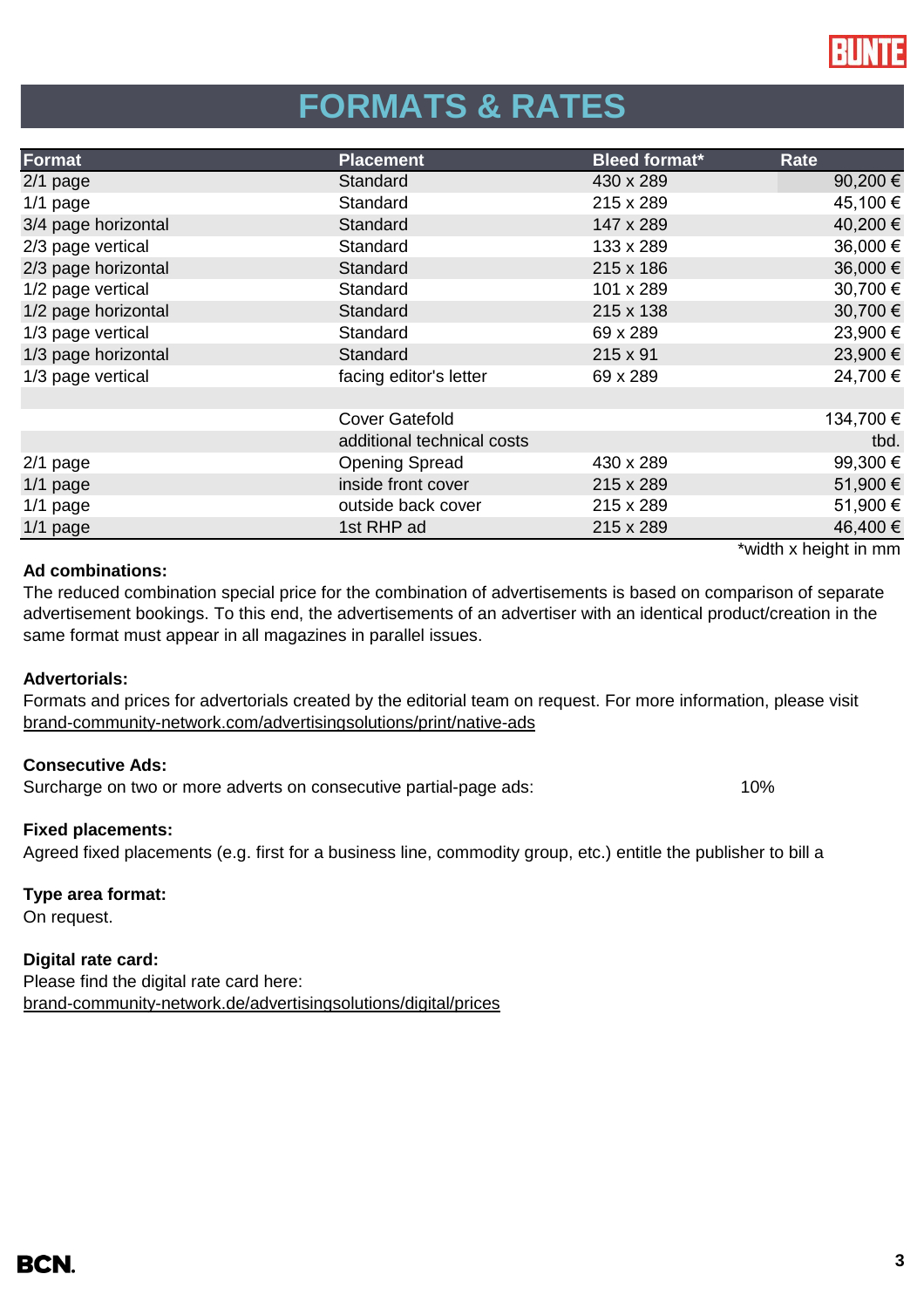

# **AD SPECIALS**

|                                    | <b>Circulation excl. Subscription</b> |                                | A            |
|------------------------------------|---------------------------------------|--------------------------------|--------------|
| <b>Rates per thousand</b>          | subscriptions*                        | circulation                    |              |
| <b>Bound inserts</b>               |                                       |                                | P            |
| up to 4 pages                      | 124 €                                 | 153 $\in$ <sup>d</sup>         |              |
| up to 8 pages                      | 146€                                  | 179€                           | $\top$       |
| up to 12 pages                     | 171€                                  | 205 $\varepsilon$ <sup>b</sup> |              |
| up 4 pages with additional produc  | 146€                                  | 185 € A                        |              |
| up to 8 pages with additional proc | 176€                                  | 215 € fo                       | $\mathsf{b}$ |
| <b>Glued-on inserts</b>            |                                       |                                | fe           |
| Postcard up to 10 g                | 66€                                   | 84 € c                         |              |
| Booklet up to 10 g                 | 91€                                   | 117 € A                        |              |
| Booklet up to 20 g                 | 97€                                   | 132 € $^{a}$                   |              |
| Sample up to 10 g                  | 106€                                  | 137 € *                        |              |
| Sample up to 20 g                  | 111€                                  | 151€                           | C<br>n       |
| <b>Loose inserts</b>               |                                       |                                | S            |
| up to $10 g$                       | 122€                                  | 153€                           |              |
| up to $20 g$                       | 132€                                  | 167€                           |              |
| up to $30g$                        | 140€                                  | 177 €                          |              |
| up to $40 g$                       | 151€                                  | 187€                           |              |
| up to $50 g$                       | 161€                                  | 201€                           |              |

**Additional ad specials available on request.**

| Prices apply for the booking of at least the entire |
|-----------------------------------------------------|
| domestic print run.                                 |
|                                                     |

The publisher reserves the right to reschedule bookings with less than domestic print run.

split-run advertising surcharge of 40 % applies

or booking subscription circulation only. Smaller booking units, e.g. according to Nielsen areas or ederal states, are possible. For these will be charged an additional 25 % per thousand.

minimum run of 140,000 copies applies for all d specials.

Circulation excl. subscriptions is made up of the combined print runs for the circulation segments newsstand, subscription circles, inflight and other sales.

**All tariff ad specials are eligible for discount and count towards the annual agreement commitment.**

### **Calculation basis:**

The calculation basis is the planned circulation or IVW quarterly report upon order confirmation, exclusive of the respective e-paper copies.

### **Delivered quantity:**

The delivered quantity is based on the planned print run or IVW quarterly report valid at the date of the order confirmation, plus 2 % surplus. In order to react to circulation fluctuations at short notice, we recommend contacting our Print Management/Placement (see "Your Personal Contacts" page) one more time before production start.

### **Delivery address and deadline:**

Please find the delivery address and deadline on the respective order confirmation. An incoming goods inspection does not take place at the printing plant.

### **Conditions of delivery:**

Ad specials must be delivered in accordance with the guidelines of the Bundesverband für Druck und Medien (German Association of Print and Media), and be clearly marked with the name of the publication and issue. The material must be delivered, carriage paid, to the address where it will be processed.

### **Order and cancellation date:**

See "special closing dates" on page "Schedule & Topics Print"; due to limited availability, we strongly recommend booking as early as possible.

### **Proviso:**

Should any processing problems arise, completion of the circulation takes priority over ad special processing.

### **AdSpecial Portal:**

Binding technical information on Ad Specials and information on deadlines, samples and delivery for the participating objects is available for download at adspecial-portal.de

**Glued-on inserts:** The basis is a 1/1 carrier advertisement.

### **Sample products:**

An additional postal fee applies to samples and objects over 2.5 mm thickness.

### **Samples:**

Samples must be presented by the closing date at the latest. For product samples 50 pieces are required up front. For all other ad specials a minimum of 5 samples are required. To be sent: AdTech Factory, Print Management, Hauptstraße 127, 77652 Offenburg, Germany.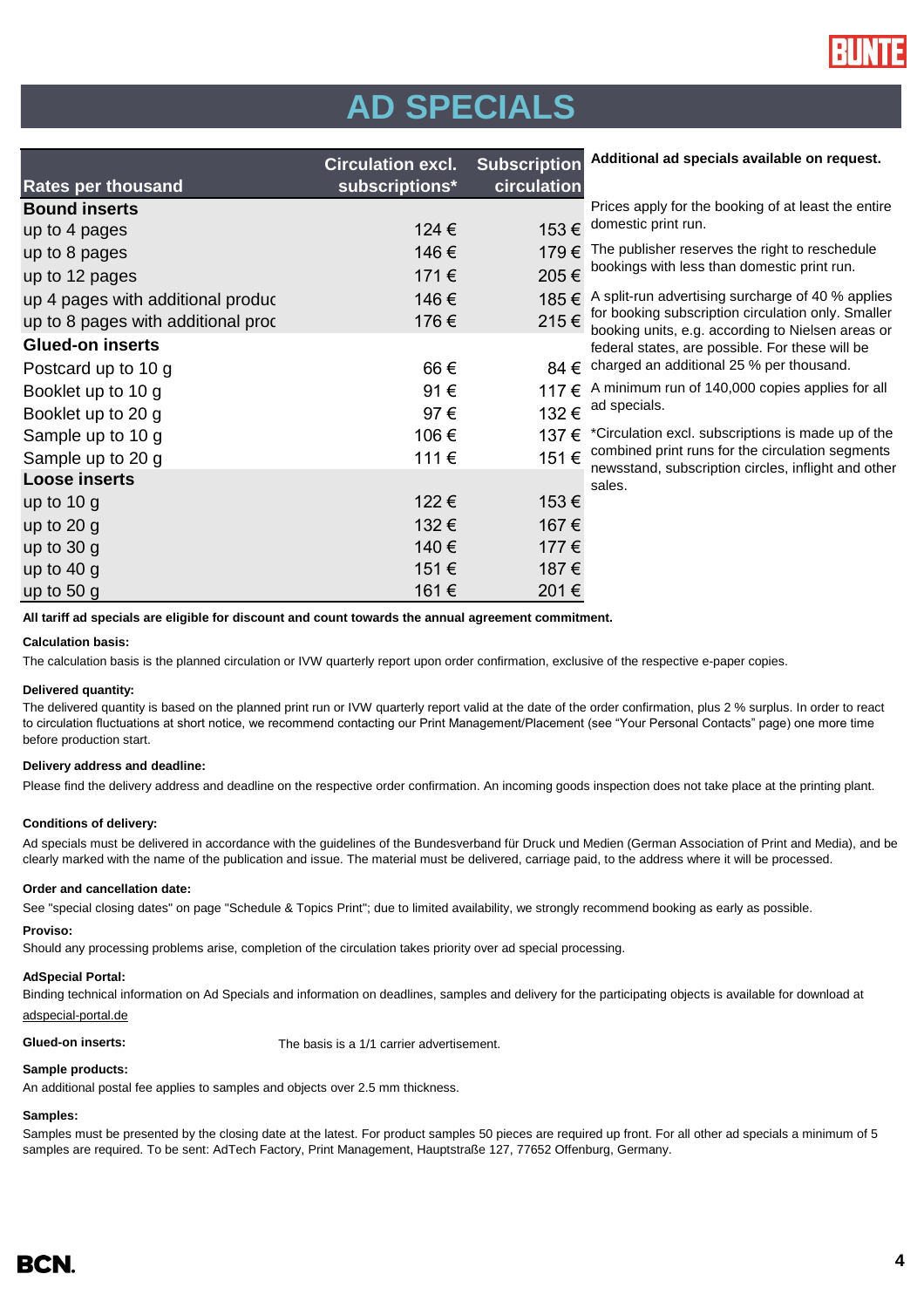

| <b>SCHEDULE</b>                                                             |                      |                      |                      |                                                |  |  |
|-----------------------------------------------------------------------------|----------------------|----------------------|----------------------|------------------------------------------------|--|--|
| The BCN topic preview tool provides you with attractive themes or specials: |                      |                      |                      | brand-community-network.com/topic-preview-tool |  |  |
| No.                                                                         | On sale date         | <b>Closing date*</b> | Copy date**          | <b>Special closing date***</b>                 |  |  |
| 2/22                                                                        | 05.01.22             | 15.12.21             | 15.12.21             | 01.12.21                                       |  |  |
| 3/22                                                                        | 13.01.22             | 22.12.21             | 22.12.21             | 08.12.21                                       |  |  |
| 4/22                                                                        | 20.01.22             | 29.12.21             | 29.12.21             | 15.12.21                                       |  |  |
| 5/22                                                                        | 27.01.22             | 05.01.22             | 05.01.22             | 22.12.21                                       |  |  |
| 6/22                                                                        | 03.02.22             | 12.01.22             | 12.01.22             | 29.12.21                                       |  |  |
| 7/22                                                                        | 10.02.22             | 19.01.22             | 19.01.22             | 05.01.22                                       |  |  |
| 8/22                                                                        | 17.02.22             | 26.01.22             | 26.01.22             | 12.01.22                                       |  |  |
| 9/22                                                                        | 24.02.22             | 02.02.22             | 02.02.22             | 19.01.22                                       |  |  |
| 10/22                                                                       | 03.03.22             | 09.02.22             | 09.02.22             | 26.01.22                                       |  |  |
| 11/22                                                                       | 10.03.22             | 16.02.22             | 16.02.22             | 02.02.22                                       |  |  |
| 12/22                                                                       | 17.03.22             | 23.02.22             | 23.02.22             | 09.02.22                                       |  |  |
| 13/22                                                                       | 24.03.22             | 02.03.22             | 02.03.22             | 16.02.22                                       |  |  |
| 14/22                                                                       | 31.03.22             | 09.03.22             | 09.03.22             | 23.02.22                                       |  |  |
| 15/22                                                                       | 07.04.22             | 16.03.22             | 16.03.22             | 02.03.22                                       |  |  |
| 16/22                                                                       | 13.04.22             | 23.03.22             | 23.03.22             | 09.03.22                                       |  |  |
| 17/22                                                                       | 21.04.22             | 30.03.22             | 30.03.22             | 16.03.22                                       |  |  |
| 18/22                                                                       | 28.04.22             | 06.04.22             | 06.04.22             | 23.03.22                                       |  |  |
| 19/22                                                                       | 05.05.22             | 13.04.22             | 13.04.22             | 30.03.22                                       |  |  |
| 20/22                                                                       | 12.05.22             | 20.04.22             | 20.04.22             | 06.04.22                                       |  |  |
| 21/22                                                                       | 19.05.22             | 28.04.22             | 27.04.22             | 13.04.22                                       |  |  |
| 22/22                                                                       | 25.05.22             | 04.05.22             | 04.05.22             | 20.04.22                                       |  |  |
| 23/22                                                                       | 02.06.22             | 11.05.22             | 11.05.22             | 27.04.22                                       |  |  |
| 24/22                                                                       | 09.06.22             | 18.05.22             | 18.05.22             | 04.05.22                                       |  |  |
| 25/22                                                                       | 15.06.22             | 25.05.22             | 25.05.22             | 11.05.22                                       |  |  |
| 26/22                                                                       | 23.06.22             | 01.06.22             | 01.06.22             | 18.05.22                                       |  |  |
| 27/22                                                                       | 30.06.22             | 08.06.22             | 08.06.22             | 25.05.22                                       |  |  |
| 28/22                                                                       | 07.07.22             | 15.06.22             | 15.06.22             | 01.06.22                                       |  |  |
| 29/22                                                                       | 14.07.22             | 22.06.22             | 22.06.22             | 08.06.22                                       |  |  |
| 30/22                                                                       | 21.07.22             | 29.06.22             | 29.06.22             | 15.06.22                                       |  |  |
| 31/22                                                                       | 28.07.22             | 06.07.22             | 06.07.22             | 22.06.22                                       |  |  |
| 32/22                                                                       | 04.08.22             | 13.07.22             | 13.07.22             | 29.06.22                                       |  |  |
| 33/22                                                                       | 11.08.22             | 20.07.22             | 20.07.22             | 06.07.22                                       |  |  |
| 34/22                                                                       | 18.08.22             | 27.07.22             | 27.07.22             | 13.07.22                                       |  |  |
| 35/22                                                                       | 25.08.22             | 03.08.22             | 03.08.22             | 20.07.22                                       |  |  |
| 36/22                                                                       | 01.09.22             | 10.08.22             | 10.08.22             | 27.07.22                                       |  |  |
| 37/22                                                                       | 08.09.22             | 17.08.22             | 17.08.22             | 03.08.22                                       |  |  |
| 38/22<br>39/22                                                              | 15.09.22             | 24.08.22             | 24.08.22             | 10.08.22                                       |  |  |
| 40/22                                                                       | 22.09.22<br>29.09.22 | 31.08.22<br>07.09.22 | 31.08.22<br>07.09.22 | 17.08.22<br>24.08.22                           |  |  |
| 41/22                                                                       | 06.10.22             | 14.09.22             | 14.09.22             | 31.08.22                                       |  |  |
| 42/22                                                                       | 13.10.22             | 21.09.22             | 21.09.22             | 07.09.22                                       |  |  |
| 43/22                                                                       | 20.10.22             | 28.09.22             | 28.09.22             | 14.09.22                                       |  |  |
| 44/22                                                                       | 27.10.22             | 05.10.22             | 05.10.22             | 21.09.22                                       |  |  |
| 45/22                                                                       | 03.11.22             | 12.10.22             | 12.10.22             | 28.09.22                                       |  |  |
| 46/22                                                                       | 10.11.22             | 19.10.22             | 19.10.22             | 05.10.22                                       |  |  |
| 47/22                                                                       | 17.11.22             | 26.10.22             | 26.10.22             | 12.10.22                                       |  |  |
| 48/22                                                                       | 24.11.22             | 02.11.22             | 02.11.22             | 19.10.22                                       |  |  |
| 49/22                                                                       | 01.12.22             | 09.11.22             | 09.11.22             | 26.10.22                                       |  |  |
| 50/22                                                                       | 08.12.22             | 16.11.22             | 16.11.22             | 02.11.22                                       |  |  |
| 51/22                                                                       | 15.12.22             | 23.11.22             | 23.11.22             | 09.11.22                                       |  |  |
| 52/22                                                                       | 21.12.22             | 30.11.22             | 30.11.22             | 16.11.22                                       |  |  |
| 1/23                                                                        | 28.12.22             | 07.12.22             | 07.12.22             | 23.11.22                                       |  |  |
|                                                                             |                      |                      |                      |                                                |  |  |

\* Closing & cancellation date

\*\* Delivery date for printer's copies

\*\*\* Closing & cancellation date for ad specials, special formats, special placements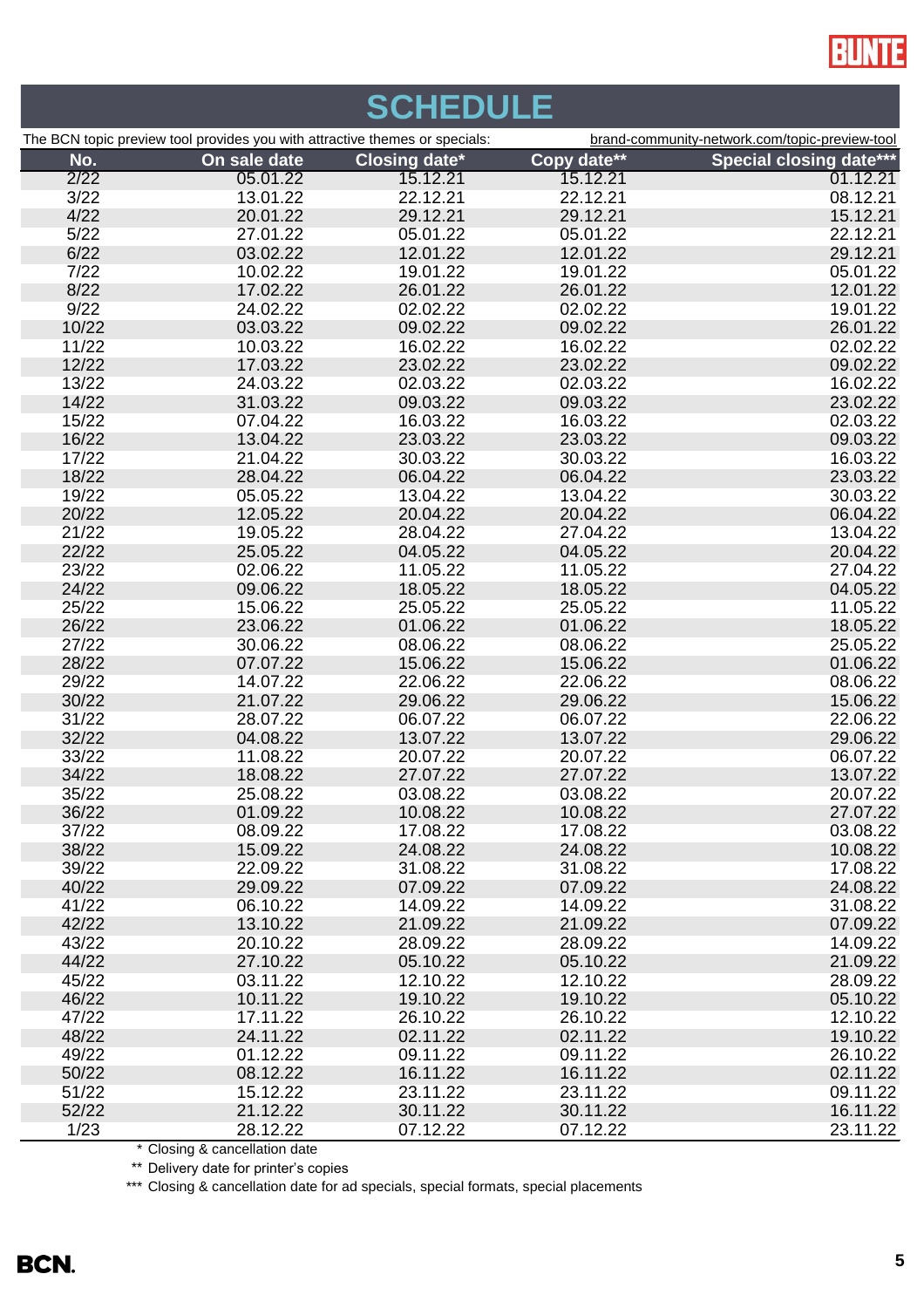

# **SPLIT-RUN ADVERTISING**



| Area                     | $1/1$ page2 |
|--------------------------|-------------|
| Nielsen I                | 17,100 €    |
| Nielsen II               | 20,400 €    |
| Nielsen IIIa             | 15,300 €    |
| Nielsen IIIb             | 16,300 €    |
| Nielsen IV               | 18,900 €    |
| East (Nielsen V bis VII) | 12,900 €    |
| Switzerland              | 12,900 €    |
| Austria                  | 12,900 €    |

Please enquire for latest **circulation** information.

Split-run advertising according to Nielsen areas is only possible in straight magazine numbers after agreement. We reserve the right to reschedule in unforeseeable circumstances.

We try to fulfil placement requests within our structural possibilities. Definite placement confirmation cannot be made.

Closing, cancellation and delivery date for printer's copies: See "Formats & Rates Print" page. Printer's copy: See technical requirements at [duon-portal.de/](https://duon-portal.de/)

For sales operation reasons, the sales areas may differ slightly from the Nielsen areas.